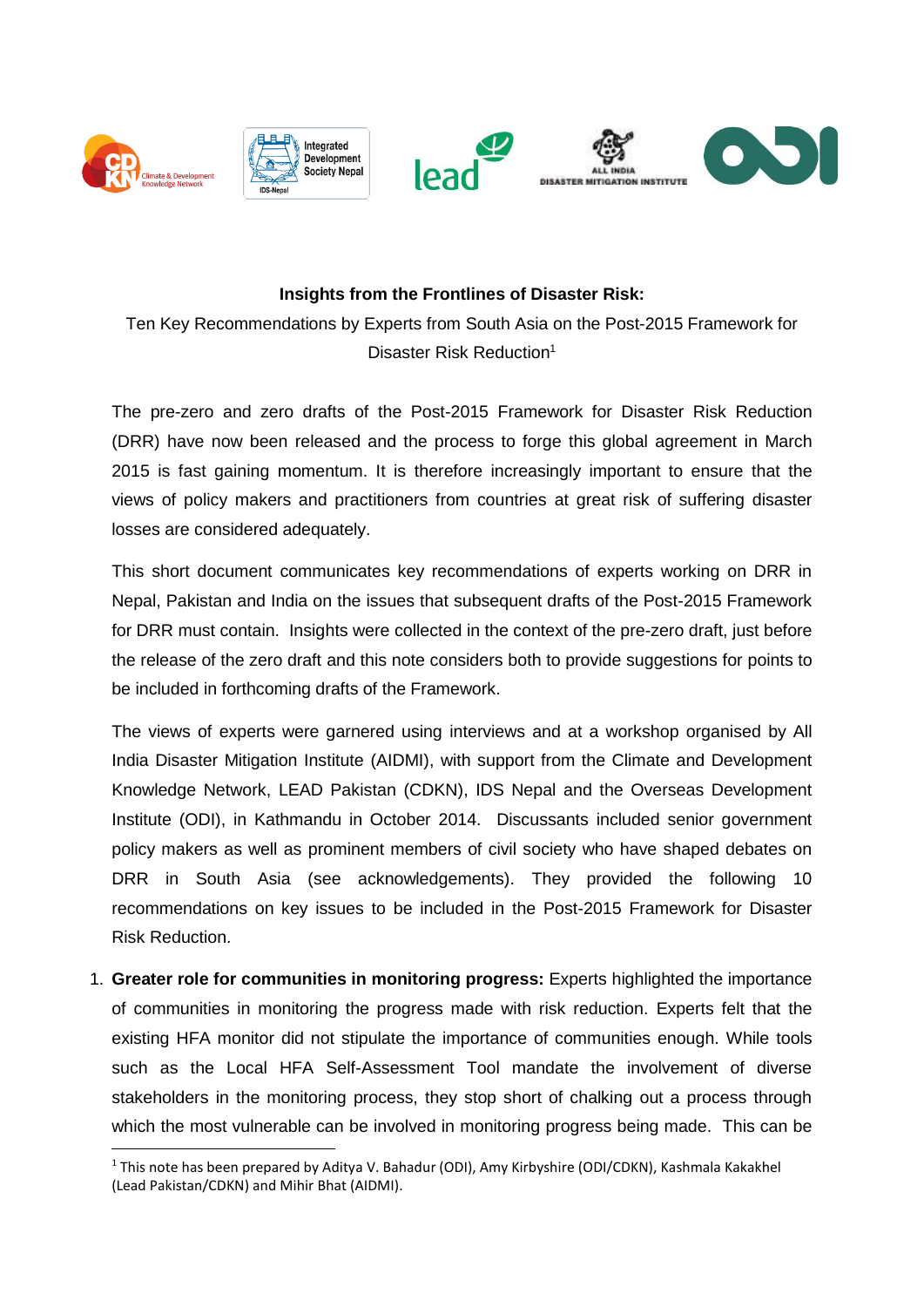addressed by mandating that community groups must be formally consulted and feed into progress reports prepared by countries through a structured dialogue process. The absence of vulnerable communities from the section on the 'role of stakeholders' in Zero Draft was also identified as a glaring gap, and one that needs to be bridged in subsequent drafts of the framework.

- 2. **National and sub-national peer reviews:** The Zero Draft highlights the importance of 'voluntary and self-initiated peer reviews.' The experts wholeheartedly supported this call for a more objective approach to reviewing progress than the current system of having an HFA monitor that suffers from many usual problems of self-reporting mechanisms such as a high degree of subjectivity. While experts acknowledged that peer reviews had worked well in Europe, they felt that certain regional sensitivities would need to be taken on board; for example, an India-Pakistan peer review was almost certainly an impossibility due to geopolitical dynamics but a Nepal-Bangladesh, India-Mauritius, Pakistan-Maldives review would work well. While the current Zero Draft merely mentions peer reviews among local governments, experts felt that a greater emphasis was needed on peer reviews between states/provinces/counties in order to ensure a higher degree of objectivity. Experts from India felt that this could work well in the country as many of its states have State Disaster Management Authorities (SDMA), and a national system of SDMA leading reviews in other states would provide a clearer picture of subnational progress with the Post-2015 framework for Disaster Risk Reduction. Interestingly, the idea of conducting city to city and subnational peer reviews between countries was also tabled, this would mean urban or provincial agencies could monitor progress in cities and provinces of other countries. Point 26 E in the Zero Draft could be amended to include this point better.
- 3. **Mandating climate compatible DRM**: The experts believed that the mitigation of greenhouse gases needs to be part of the discourse on disaster risk reduction. The Special Report on Managing the Risks of Extreme Events and Disasters to Advance Climate Change Adaptation (SREX) provided the evidence for the link between global warming, climate change and disasters and this evidence has gained traction in the region. However, in South Asia the experts believed that this push needs to be framed very carefully as the need for mandating climate compatible disaster risk management. More specifically, the experts believed that the Post-2015 Framework on Disaster Risk Reduction should highlight the need for disaster response and recovery activities to take place with a view towards minimising emissions. Some discussants highlighted that there is a some experience in the region on undertaking recovery in this way and that governmental and non-governmental organisations need to do a lot more to collate and share this experience. There were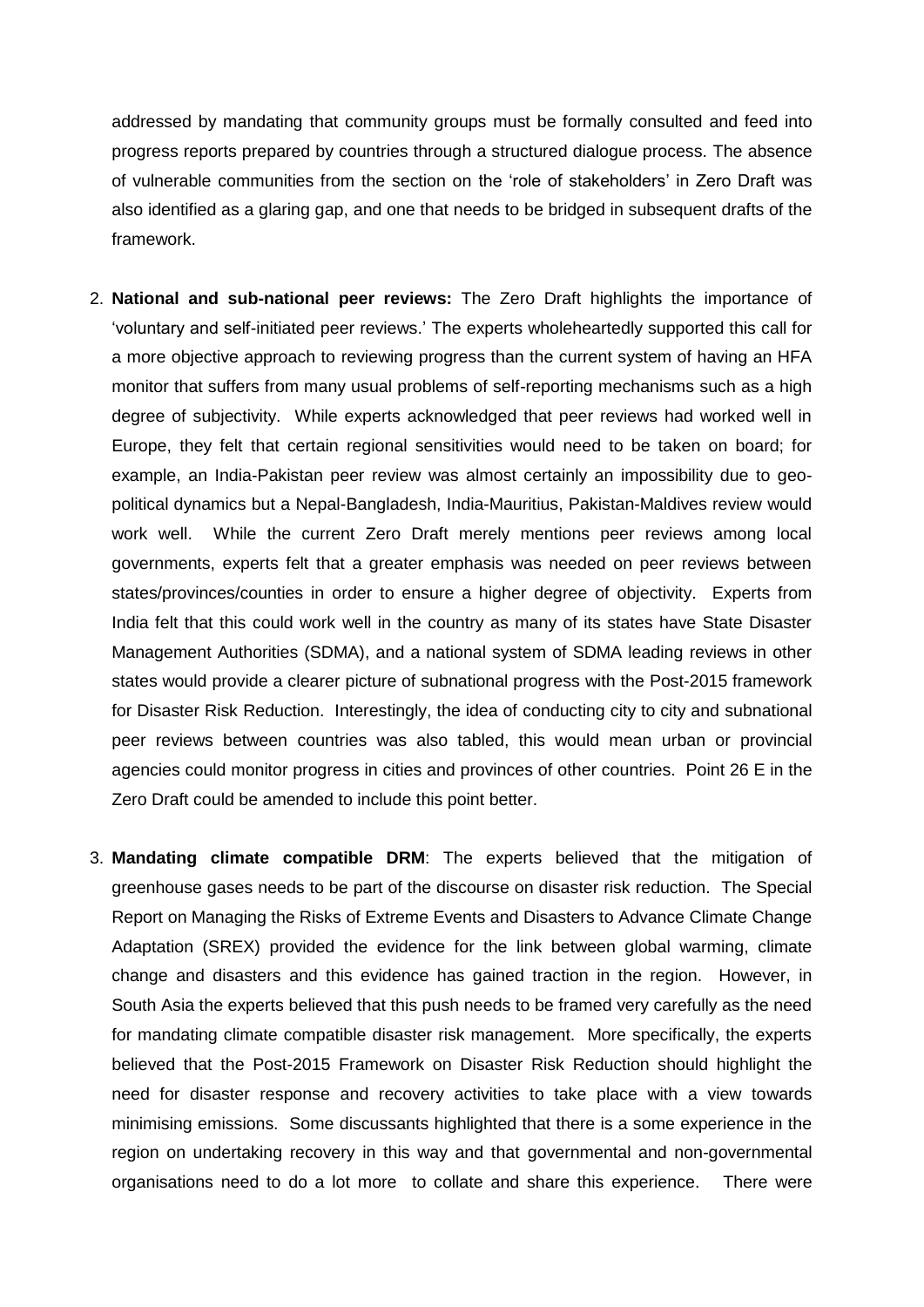numerous places in the Zero Draft where this issue could be accommodated including the 'Guiding Principles' (Section C) and Priority 4.

- **4. Highlighting institutional arrangements for integrating DRR and climate change adaptation (CCA):** While the Zero Draft acknowledges the need for integrating DRR and CCA in light of the 2015 Climate Agreement, it does not present a roadmap or mandate tangible steps to achieve this. Suggestions on issues that the subsequent drafts should touch upon included, first, the need to recommend that national climate change authorities/agencies acknowledge the complementarities, synergies and linkages between DRM, adaptation and mitigation in their charters or high level policy statements. This would prevent the current tightly defined silos in which national institutions working on the two issues operate. At the same time, it was also felt that a range of international institutions such as the UNFCCC and UNEP that engage with climate change adaptation and mitigation need to do the same. Second, another suggestion viz a viz institutional arrangements was around the need for the Post-2015 Framework to stipulate a mechanism to facilitate the sharing of best practices on the integration of DRR and CCA. Experts discussed the manner in which countries have a lot to learn from each other in this regard but that this knowledge was not shared. For example, the expert from Pakistan highlighted the manner in which the National Disaster Management Authority of Pakistan has a 'roadmap' to link the country's approaches to DRR and CCA, and the representative from India discussed the way in which the National Disaster Management Authority of India has a unit focused on the same issue. At the same time, the experts felt that there were inadequate formal mechanisms to share this know-how between countries in a structured way. Discussants felt that 'regional institutions' such as the South Asian Association for Regional Cooperation (SAARC) could be tasked more clearly with running such a mechanism and this could be highlighted in section E (Role of Stakeholders) of the Zero Draft.
- 5. **More attention to the value of environmental buffer zones for risk reduction in urban areas:** Experts agreed that land use is one of the biggest drivers of risk in South Asia. This is because South Asia suffers from high population density of  $350.6$  people per KM $^{22}$ and is experiencing a very high rate of population growth rate of 1.44% 3annually. Moreover, the region is rapidly urbanising with over a third of its population living in cities and by 2015 South Asia will account for 5 of the world's 12 biggest urban agglomerations. <sup>4</sup> Along with

**.** 

<sup>2</sup> [http://en.wikipedia.org/wiki/South\\_Asia](http://en.wikipedia.org/wiki/South_Asia)

<sup>3</sup> <http://www.tradingeconomics.com/south-asia/population-growth-annual-percent-wb-data.html>

<sup>4</sup> [http://lkyspp.nus.edu.sg/wp-content/uploads/2013/04/Urban\\_Growth\\_and\\_Governance\\_in\\_South\\_Asia.pdf](http://lkyspp.nus.edu.sg/wp-content/uploads/2013/04/Urban_Growth_and_Governance_in_South_Asia.pdf)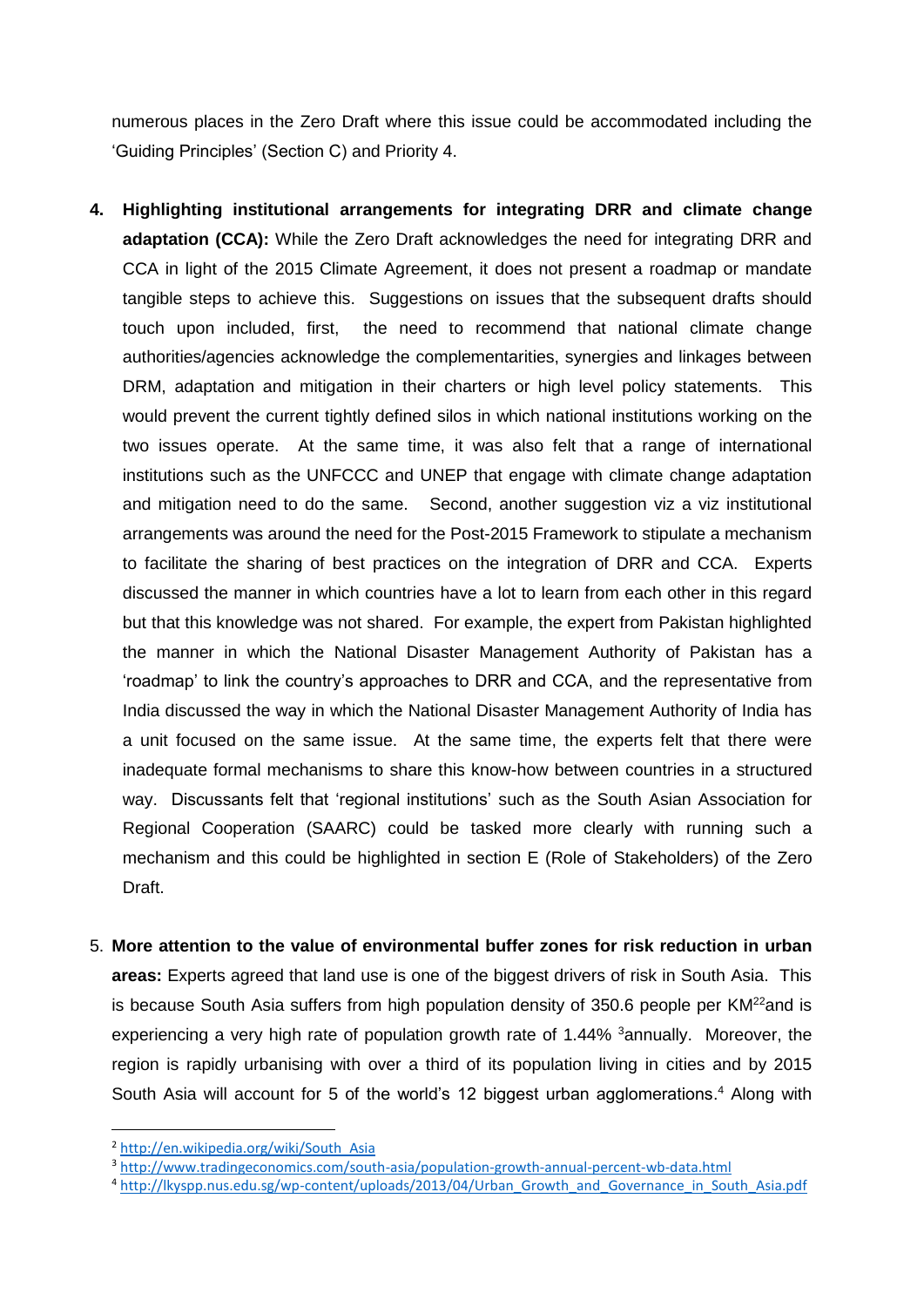pressures of population, the cities in region also suffer from weak planning and the improper enforcement of land use regulation and construction by-laws. This has led to rampant development and settlement of 'environmental buffer zones' in towns and cities- these are areas that are critical to the maintenance and regulation of ecosystems (e.g. flood plains). In India a staggering 93 Million people are estimated to be living in informal settlements, almost a fifth of Nepal's 23 Million<sup>5</sup> people live in slums, and the situation is equally poor across the other countries in the region. Many of these settlements are located on environmentally sensitive zones that are either low lying/flood prone, situated on unstable soil or situated on/near polluted sites. Almost all have deficient services that leads to a high accumulated vulnerability. While the Zero Draft touches upon the importance of land use planning, experts felt that subsequent drafts of the framework should provide greater visibility to the issue of urbanisation, land-use, environmental buffer zones and the risks of those living in informal settlements. This could be effectively in the 'Guiding Principles'.

- 6. **Need for fuller engagement with vulnerability and inclusion:** The current draft of the framework clearly outlines a number of vulnerable groups such as children, women, persons with disabilities, the elderly and indigenous persons. The experts however felt that while these groups are important, in South Asia it was also important to recognise groups marginalised due to religion and cultural reasons such as those belonging to lower caste communities in India, Nepal and other countries in the region. The marginalisation of these groups in the region is acute and the absence of any language in the current draft that highlights the need for their inclusion needs urgent correction in subsequent drafts. Experts also felt that due to centuries of structural deprivation, these groups had a high amount of accumulated vulnerability and therefore the importance for language that highlights their needs is all the more acute. Some also called for a clearer articulation of the need to put individuals from economically and socially marginalised groups in leadership positions viz a viz DRR. As part of this, the Post-2015 Framework must provide an added thrust on gathering disaggregated vulnerability and risk data for particularly vulnerable social groups and also push for the adoption of focussed indicators of social vulnerability in any monitoring framework. Guiding Principle 6 could be amended to include this point better.
- 7. **Thrust on knowledge and data management:** The experts agreed with the views of the ODI and CDKN's emphasis on the need to 'manage' scientific knowledge as opposed to a singular focus on generating new knowledge. While many are calling for a 'data revolution' to transform the manner in which risk management takes place, a concurrent thrust on

**.** 

<sup>5</sup> <http://www.theguardian.com/global-development/2012/apr/10/slum-cities-south-asia-planning>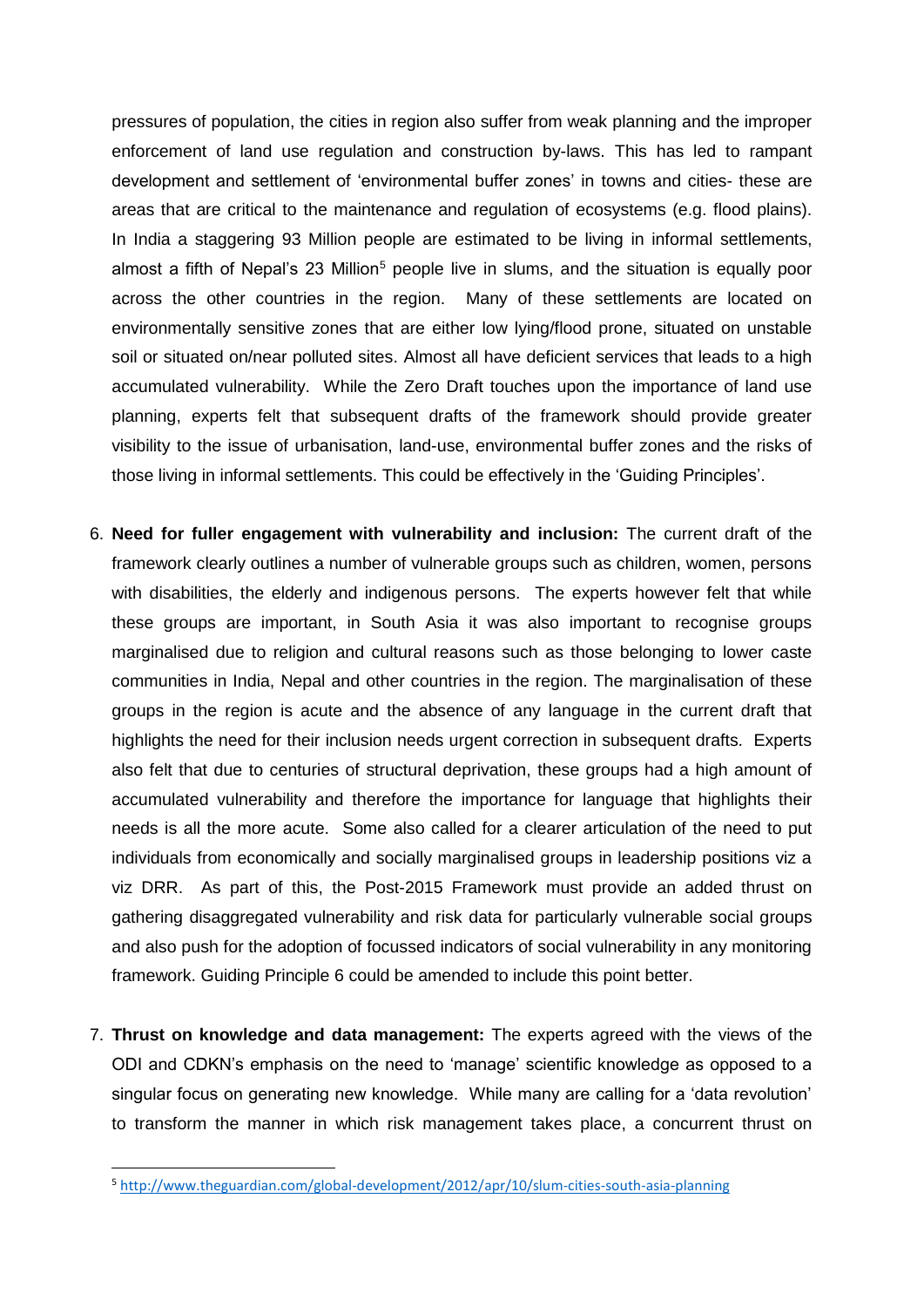knowledge and data management is needed to ensure that this data is gainfully employed in plans and processes to reduce risk. Experts recognised that 'learning' was a key component of building resilience as it was important to glean lessons from recovery processes so as to reduce vulnerability to the same hazards should they occur again. This learning, according to them, was only possible through establishing the right protocols for knowledge management along with knowledge generation. Discussions also highlighted the need to 'demystify' and 'democratise' risk management knowledge to firstly, ensure that policy makers were able to employ it in effective decision making. Secondly, experts felt that as South Asian countries suffer from major governance deficits and inadequate risk management infrastructure, it is the vulnerable communities that are on the frontlines of the battle against disaster risk as they are usually the 'first responders'. Therefore, it is critical that effective knowledge management take place in order to communicate and translate the latest knowledge and data on risk management to vulnerable communities.

- **8. Clarity on leadership and emphasis on technical expertise:** For the Post-2015 Framework for Disaster Risk Reduction to learn from the shortfalls of its predecessor, it must articulate the types of leadership needed at different levels to deliver effective DRR. The experts suggested that the framework must set out that leadership at the national level needs to be of a strategic nature so that planning takes place comprehensively for the entire country and is aligned with regional and international commitments. Leaders at the subnational and district/local level need to be clearly charged with implementing actions. Also, strong lines of communication need to be developed between these levels of governance to ensure that there is no disconnect between strategic direction and implementation. Along with political leadership, subsequent drafts of the Framework must also underline the critical importance of those in leadership positions having some understanding of the technical aspects of DRM. This was because experts felt that currently many of those holding key posts within organisations/departments/ministries charged with DRR and DRM in the region do not have an adequate grasp of the field. This problem is further exacerbated by the frequent transfers of these officials at the whim of politicians that makes it even more difficult to retain institutional knowledge. While experts acknowledged that the Post-2015 Framework cannot be too prescriptive, they underlined that a strong directive for providing technical immersions for those in leadership positions would support more effective DRR in the region. These points could be included in Section E (Stakeholders) as well as Priority for Action 1 (Understanding Disaster Risk).
- 9. **Mainstreaming DRR in national budgets:** While the Zero Draft clearly puts National Governments in the driver's seat viz a viz action on DRR, it fails to directly urge governments to make provisions for DRR in domestic national budgets and instead only mentions the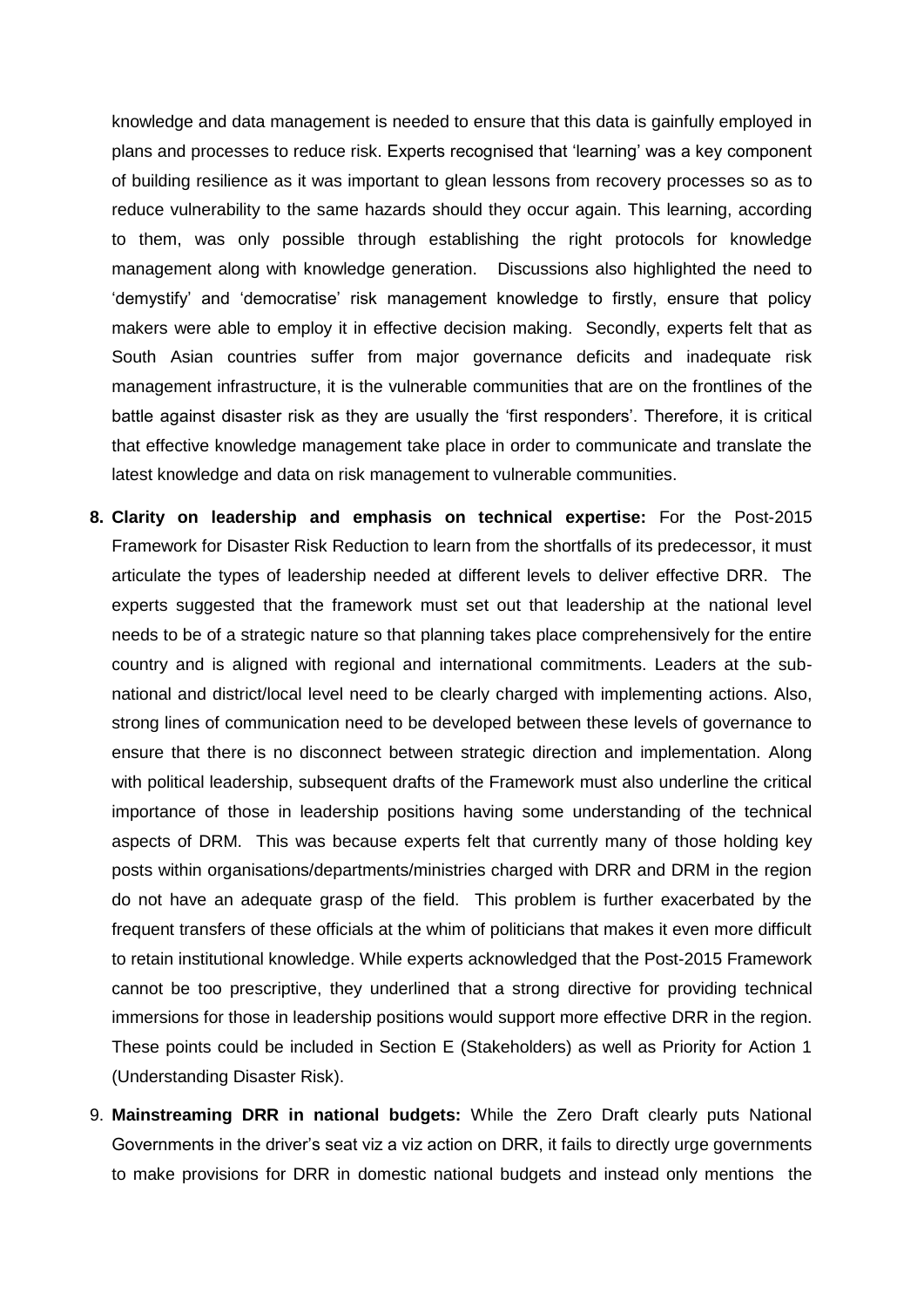importance of leveraging finance from 'all sources'. Experts discussed how countries such as India and Bangladesh have recorded moderate to high economic growth rates (5% and 6% respectively 2009-2013<sup>6</sup>) and are starting to devote increasing amounts of resources to large development programs. For example, India's nodal social protection policy- the Mahatma Gandhi National Rural Employment Guarantee Scheme has a total outlay of USD 18 Billion and significant gains could be made if there was legislative support for a portion of these funds to be spent on risk reduction activities. The current language in the Zero draft on the need to "Review existing financial and fiscal instruments in order to support risksensitive public and private investments" clearly does not go far enough. Consequently, the lack of this thrust on mainstreaming DRR in the national budgetary instruments could lead to National Governments solely looking to international institutions for funding DRR.

10. **Role of Local Financial Institutions**: Experts felt that South Asia was home to a plethora of innovative Local Financial Institutions (LFIs). While Bangladesh's experience with Micro Finance Institutions (through institutions such as the Grameen Bank) was very well recorded; India, Pakistan and Nepal all have vibrant institutions providing finance for various types of investments at the local level. In India the government has instituted a number of provisions to enable small scale lending from public sector banks to 'self-help groups' for livelihoods purposes. For example, the Self Employed Women's Association of India is a network of a large number of such groups that includes over a million women across the country. Experts felt that these institutions present a vast reservoir of untapped finance for investments in risk reduction at the local level and the Post-2015 Framework for DRR needs to urge government to provide the right incentives to such institutions to ensure flows of finance for building resilience. Discussants argued that Local Financial Institutions should be included in Section E (Role of Stakeholders) in the subsequent drafts of the Framework**.** 

## **Further Reading**

**.** 

All India Disaster Mitigation Institute 2014, *Managing Urban Risks in the HFA2*, issue 120, Gujarat: All India Disaster Mitigation Institute

Mitchell, T., Lovell, E., le Masson, V., Kirbyshire, A., Kakakhel, K., Tanner, T., Peters, K., Wilkinson, E., Bahadur, A., Carabine, E., Jones, L. and Caulkins, J. (2014). *Ambitious and coherent? Reviewing the pre-zero draft of the Post-2015 Framework for Disaster Risk Reduction*. Overseas Development Institute (ODI), Climate and Development Knowledge Network (CDKN): London.

Mitchell, T., Peters, K., Lovell, E., Bahadur, A., Carabine, E., Jones, L., Le Masson, V., Simonet, C., Le Masson, V. and Wilkinson, E.,(2014). *Reviewing the Zero draft of the Post-2015 Framework for Disaster Risk Reduction*. Overseas Development Institute (ODI), Climate and Development Knowledge Network (CDKN): London.

<sup>6</sup> <http://data.worldbank.org/indicator/NY.GDP.MKTP.KD.ZG>